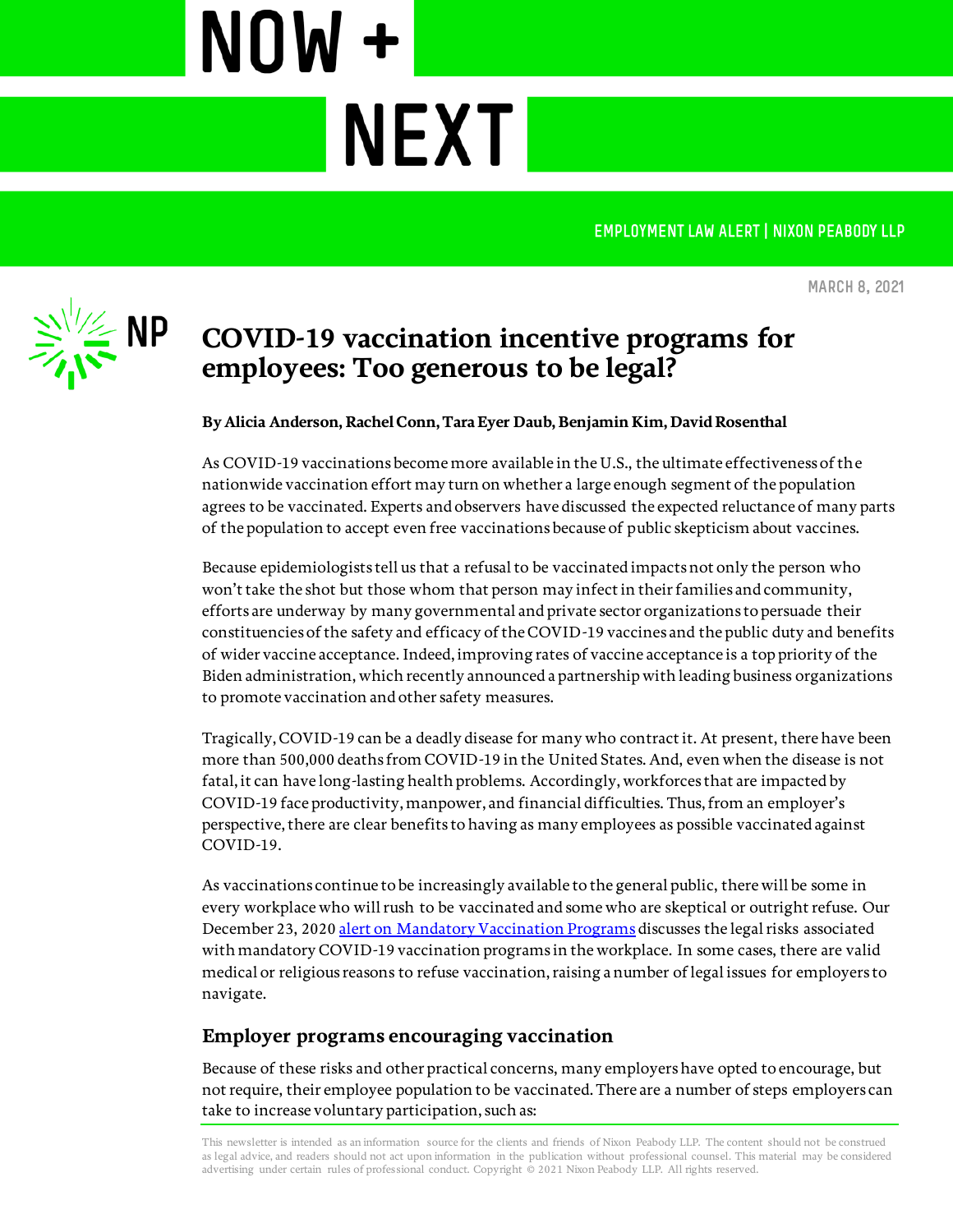- Educating employees with the most current data showing the efficacy and safety of the vaccine
- Promoting acceptance of the vaccine by trusted members of the workforce and the local community through print, social media, and in-person persuasion
- Offering to pay for any costs associated with vaccination so that it is free or very inexpensive to employees
- Setting-up workplace vaccination clinics and not requiring employees to clock out while visiting the clinic, so that it is quick, easy, and no-cost to employees (The [CDC has issued](https://www.cdc.gov/coronavirus/2019-ncov/vaccines/recommendations/essentialworker/workplace-vaccination-program.html)  [guidelines](https://www.cdc.gov/coronavirus/2019-ncov/vaccines/recommendations/essentialworker/workplace-vaccination-program.html) on how to conduct such workplace clinics.)
- Granting employees paid time off to get vaccinated (even where long lines may mean several hours away from work)
- Encouraging vaccination through incentives and other challenges, such as contests between or among departments or work teams
- Promoting acceptance of the vaccine as a selfless act that protects co-workers
- Visibly leading from the top so that executives and senior managers are presented as role models for participating in the vaccination program.

All of these techniques can be effective in increasing participation, keeping the employee population working in safer conditions, and avoiding the difficult issues and legal risks associated with mandatory COVID-19 vaccination programs.

# **Incentive-based vaccine programs**

Recently, there has been a great deal of press coverage concerning well-known companies which have elected to encourage participation in voluntary vaccination programs by providing monetary incentives to those who accept vaccination. The specific incentive varies among employers, but may include direct compensation, paid time off, and gift cards to employees who receive vaccinations.

Critics of these incentive programs have responded by opining that incentive programs may backfire on employers, leading to less participation. For those who are skeptical of vaccination, being offered payment to take a vaccine could reinforce their fears about the safety of the vaccine. "If they have to pay me to do it, then there must be something wrong with it," is the reasoning.

If someone is truly skeptical about vaccines, the incentive offered will have to be large enough to overcome this hesitation.If an incentive is large enough to accomplish its intended purpose, courts may find that the voluntary program is not "voluntary" at all because the money or its equivalent was too great to give the employee a meaningful choice. If that is the case, then legal considerations associated with mandatory vaccine programs could come into play.

# **Too good to be voluntary?**

Employers have long struggled to obtain definitive federal guidance on the types of incentives that can be offered to employees to encourage participation in company-sponsored wellness plans. There has been little regulatory guidance on this issue since 2018 when a court struck down the U.S. Equal Employment Opportunity Commission's (EEOC's) previous guidelines on the type of incentives that would still be considered voluntary. Recently, the EEOC withdrew proposed rules that would have required that employers offer no more than "de minimus" incentives (using the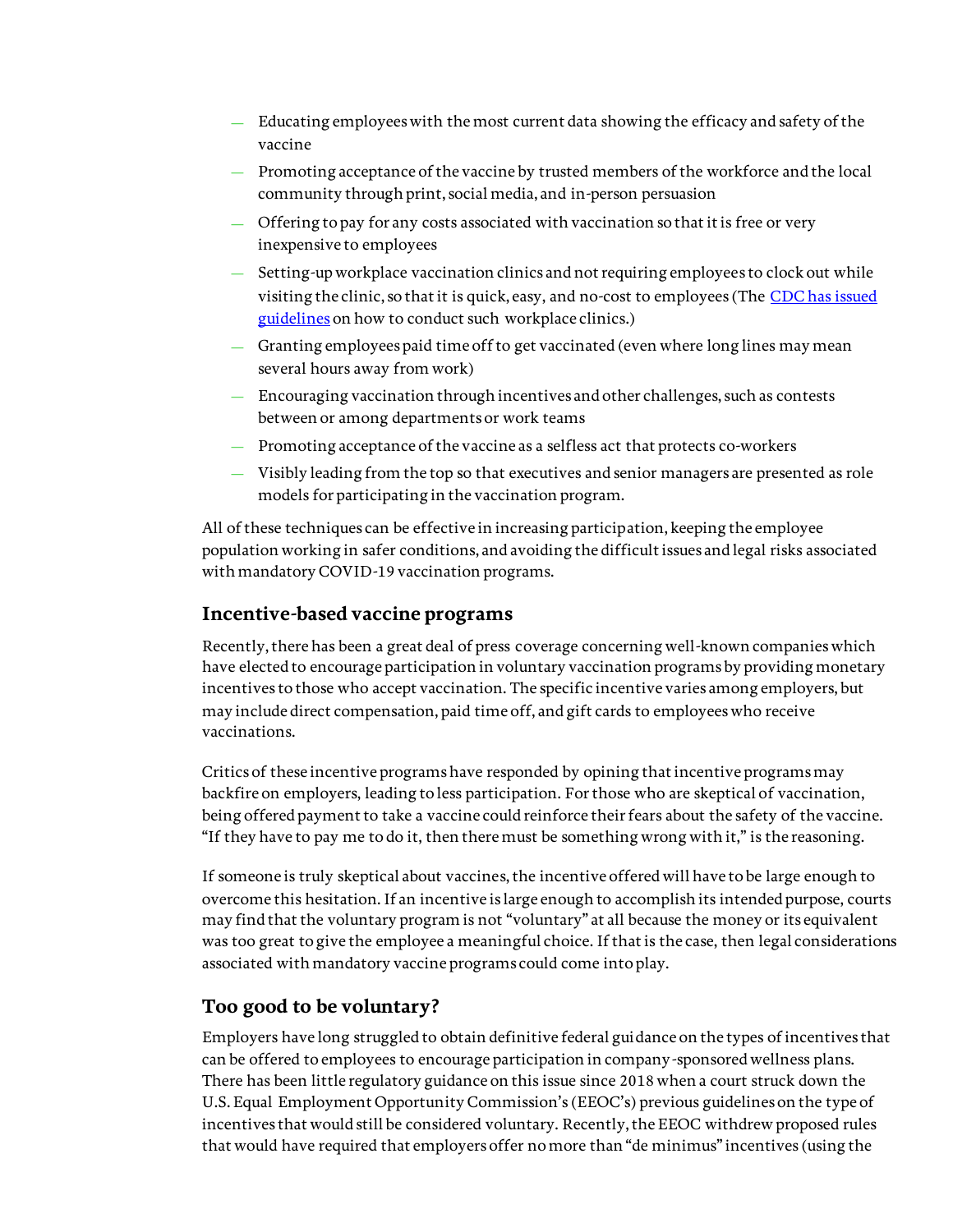example of a water bottle or a modest gift card) to avoid the program being considered coercive. If the amount of incentive is too great, the EEOC has said in proposed rulemaking that "would make employees feel coerced to disclose protected medical information," thereby violating the Americans with Disabilities Act (ADA). With the withdrawal of the proposed rules, the questions remain: How much is too little? How much is too much?

Furthermore, the law is not clear as to whether a COVID-19 vaccination incentive program would be considered a "wellness plan" under the ADA. Prior to the wellness program rules being withdrawn, business groups requested the EEOC to specifically address COVID-19 vaccine incentive programs and provide guidance on the types of incentives they could offer without violating the ADA and other laws.

The EEOC has stated that it is considering the issue and that further guidance will be forthcoming. Meanwhile, the Biden administration has touted the vaccine incentive programs provided by mass retailers. Among the programs praised by the Biden administration:

- Compensating hourly employees for the time it takes to get their vaccine or providing additional paid time off credits to be used for this purpose
- Free rideshare credits for employees to use getting to and from vaccine appointments
- Vaccine stipends to be used for child care, transportation, etc.
- Additional paid time off for employees who obtained a vaccine to use as they see fit
- Additional sick time to employees who may suffer side effects from getting vaccinated

Additionally, some retailers are rolling out vaccine incentive programs in connection with gratitude or "hero pay" bonuses for frontline workers, without tying the bonus to their vaccination status.

# **Additional legal considerations of incentive-based vaccine programs**

As noted in our prior Alert, employees, in some circumstances, may have a valid basis to refuse vaccination because of a disability or on religious grounds. Anti-discrimination laws prohibit discrimination in the terms and conditions of employment, and that includes fringe benefits available by virtue of employment. Accordingly, employers offering vaccine incentive programs need to make sure that their plan includes a means for reasonable accommodation of those employees who cannot be vaccinated.

Moreover, employers need to be mindful of the potential wage and hour implications of providing direct compensation to employees. For example, certain payments to employees may be considered non-discretionary bonuses under state and federal law that must be included in the "regular rate of pay" for overtime purposes.

Finally, employers should be mindful of privacy considerations whenever they inquire into and collect information about employee health. Even though the EEOC has issued guidance clarifying that an employer's inquiry into an employee's vaccine status is not a disability-related inquiry under the ADA, the information gathered by the employer may nevertheless be considered confidential medical information deserving of protection under various laws.

Employers must first tread carefully in offering incentives to encourage vaccinations. As agency guidance and case law emerge to answer these questions, Nixon Peabody's [Labor and Employment](https://www.nixonpeabody.com/work/labor-employment) group will continue to update you and provide the guidance needed to navigate this legal minefield.